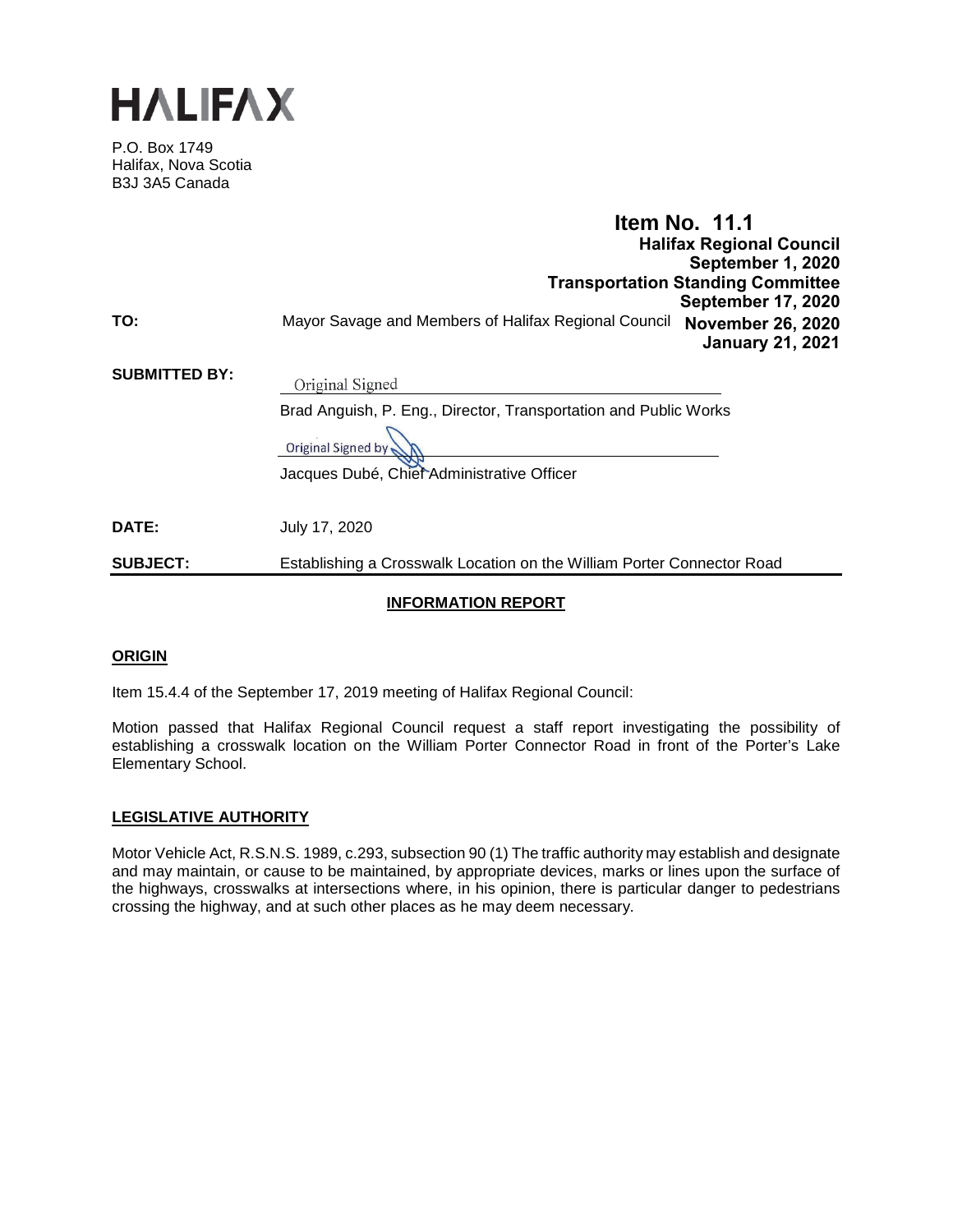#### **BACKGROUND**

William Porter Connector in front of the Porters Lake Elementary School (PLES) is owned and maintained by the Province. Thus, the authority to establish, maintain or remove a marked crosswalk resides with the Provincial District Traffic Authority.

Nova Scotia Transportation and Infrastructure Renewal's (NSTIR) policy for the installation of marked crosswalks on provincial roadways is included as Attachment A. The policy refers to the Pedestrian Crossing Control Manual which are guidelines published by the Transportation Association of Canada (TAC). These are the same guidelines used by the HRM Traffic Authority.

One of the policy requirements is that a municipal unit must agree to pay for all installation costs and ongoing maintenance should a marked crosswalk be warranted. Similar marked crosswalk requests within NSTIR jurisdiction have been addressed at the staff level. Typically, a request is made by a resident or the area Councillor which staff forwards to NSTIR. This request satisfies the policy provincial requirements, thus a direction from Council to request a crosswalk is not required.

#### **DISCUSSION**

The referenced section of William Porter Connector is in the community of Porters Lake. It is a two-lane roadway with a posted speed limit of 80 km/h. The Porters Lake Elementary School is located on Inspiration Drive which connects to William Porter Connector. There are existing sidewalks on the north side of Inspiration Drive connecting the Elementary School to William Porter Connector. However, there is no other pedestrian infrastructure in the area on either William Porter Connector or Sandy Point Road, which is located across from Inspiration Drive. The NSTIR policy allows for the installation of marked pedestrian or marked school crosswalks if certain criteria are met. Thus, HRM staff requested that both crosswalk treatments be reviewed.

#### Marked Pedestrian Crosswalk

Onsite observation carried out by NSTIR staff in the Spring of 2019 found that two children and one adult crossed William Porter Connector at the end of a school day. They also performed a 12-hour count in December 2019 that found no pedestrians crossing William Porter Connector. These are very low numbers as the TAC guidelines recommend a minimum of approximately 15 pedestrians per hour over a 7-hour period to warrant a crosswalk.

Based on this review, NSTIR staff determined that a marked pedestrian crosswalk is not warranted due to low pedestrian volumes.

#### Marked School Crosswalk

As per NSTIR policy, a marked school crosswalk could be considered but two primary criteria would have to be met: a commitment to provide a crossing guard would be required and HRM would be responsible to fund the purchase, installation and maintenance of the crosswalk. It has been determined by NSTIR that the appropriate treatment would be a pedestrian half signal and a refuge area on the west side of William Porter Connector. A pedestrian half signal provides a full red/amber/green signal display to vehicles approaching the crosswalk on the main road and walk/don't walk signals for pedestrians using the crosswalk. The estimated installation costs are \$70,000 which is based on a cursory review.

The crossing guard program in HRM is managed by Halifax Regional Police (HRP). They use approved criteria by the Board of Police Commission for recommending the staffing of crosswalks which include the following:

• Utilized in relation to elementary schools and their students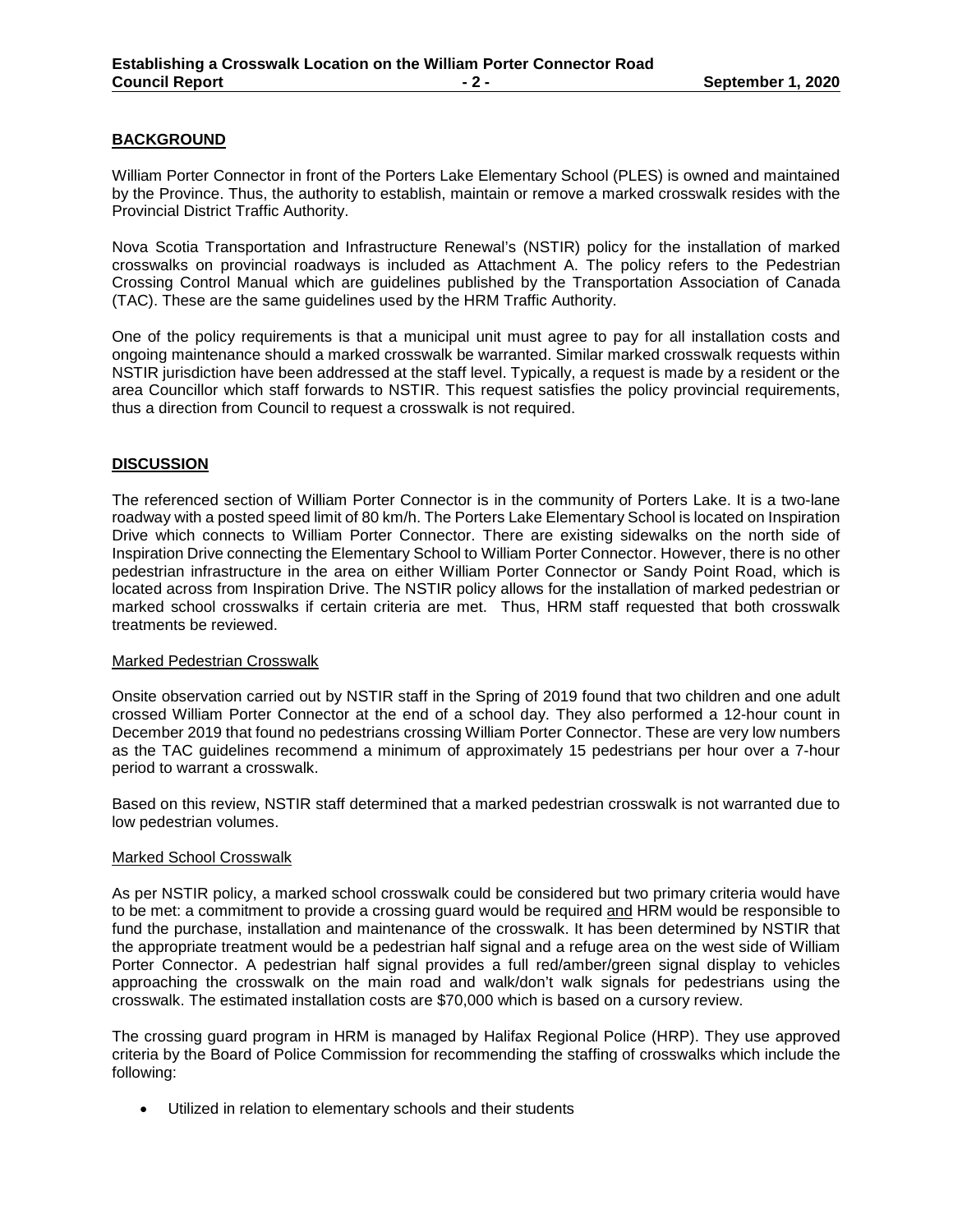- A minimum of 10 students and 200 vehicles during peak hour (this would be independent of other factors)
- Collision history of greater than one collision per year over last three years where the actions of a crossing guard may have prevented same
- Traffic speeds, understanding that no crossing guard will be placed at any location with a speed limit of higher than 60 km/h

A crossing guard would not be recommended based on several of the current criteria not being met:

| <b>HRP Criteria</b>                                                                            | <b>Criteria Satisfied</b>                                                                                                                                |  |  |
|------------------------------------------------------------------------------------------------|----------------------------------------------------------------------------------------------------------------------------------------------------------|--|--|
| Utilized in relation to elementary schools.                                                    | Yes.                                                                                                                                                     |  |  |
| A minimum of 10 students and 200 vehicles during<br>peak hour.                                 | No – only two students observed crossing during<br>one peak period. On another day, no students<br>observed crossing during an entire 12-hour<br>period. |  |  |
| Collision history of greater than one collision per<br>year over the last three years.         | No - there have been no reported collisions over<br>the last three years where the actions of a<br>crossing guard may have prevented same.               |  |  |
| No crossing guard will be placed at any location with<br>a speed limit of higher than 60 km/h. | No - the posted speed limit is 80 km/h.                                                                                                                  |  |  |

#### Summary

Based upon reviews by NSTIR and HRM staff, a marked pedestrian or school crosswalk is not appropriate at this location. With respect to school related crossings, in a December 2019 e-mail to area parents, the PLES indicated that there is a new courtesy bus that is providing students who live in the Sandy Point Road area with pick-up and drop-off service across Williams Porter Connector. This enables students to get back and forth to school without crossing William Porter Connector.

HRM staff has received feedback that pedestrians do make use of the shoulder of the William Porter Connector to travel back and forth to the community centre at various times throughout the day. Although the road has a posted speed limit of 80 km/h, it is signed as a School Area for most of its length, which requires drivers to slow to 50 km/h when children are present. Based on this, staff have submitted a request to the Province to review the speed limit and to reduce the posted speed to 60 km/h or less, which would be more in keeping with the 50 km/h School Area speed limit when children are present (at all times of the day). The Province has responded to the request and has agreed to undertake the review.

#### **FINANCIAL IMPLICATIONS**

There are no financial implications associated with this report.

#### **COMMUNITY ENGAGEMENT**

There was no need for community engagement as this report is in response to questions raised by the public.

#### **ATTACHMENTS**

Attachment A: Provincial Policy for Marked Crosswalk Installation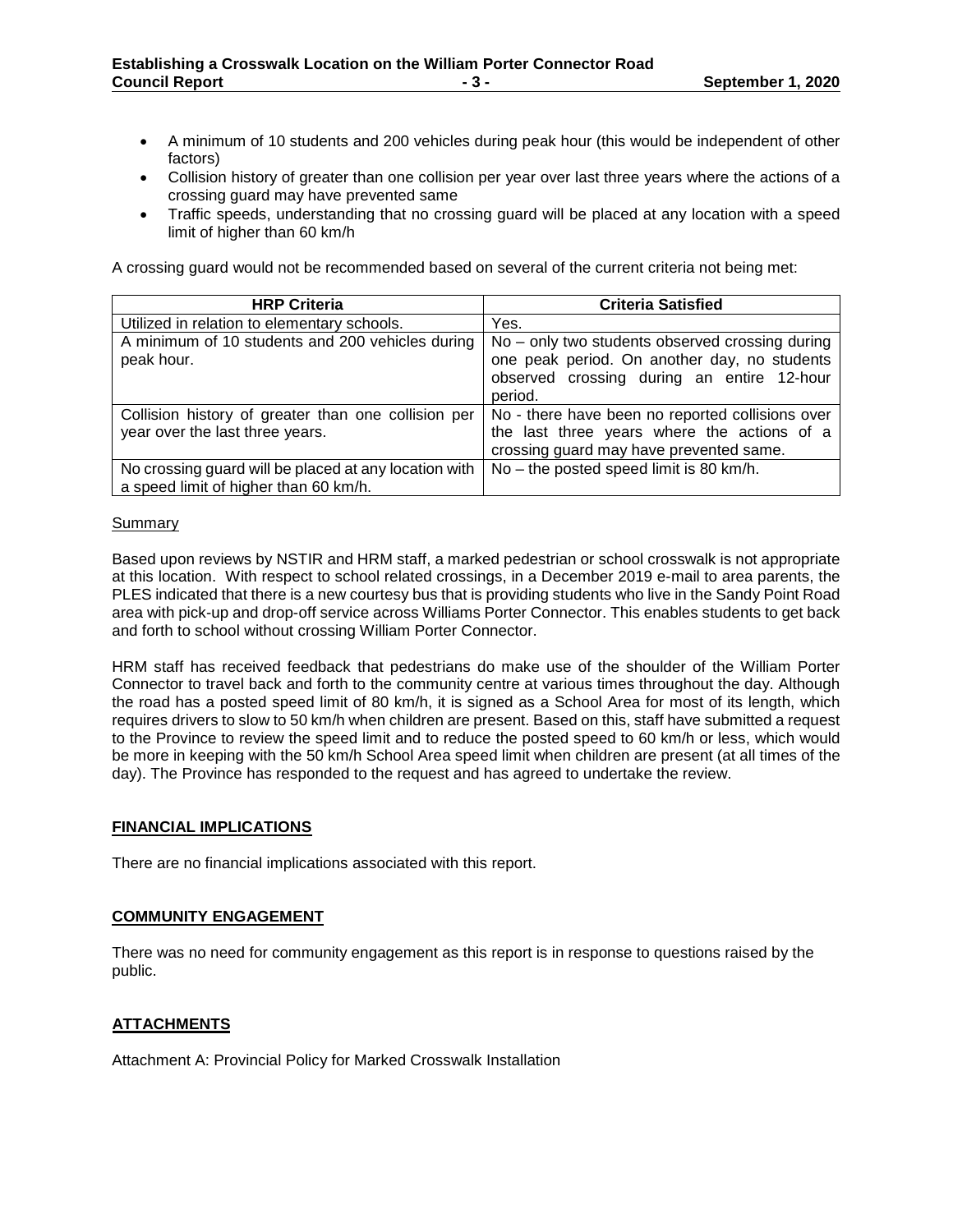A copy of this report can be obtained online at <u>halifax.ca</u> or by contacting the Office of the Municipal Clerk at 902.490.4210.

Report Prepared by: Hugh Morrison, P.Eng., Traffic Services Supervisor 902.490.5018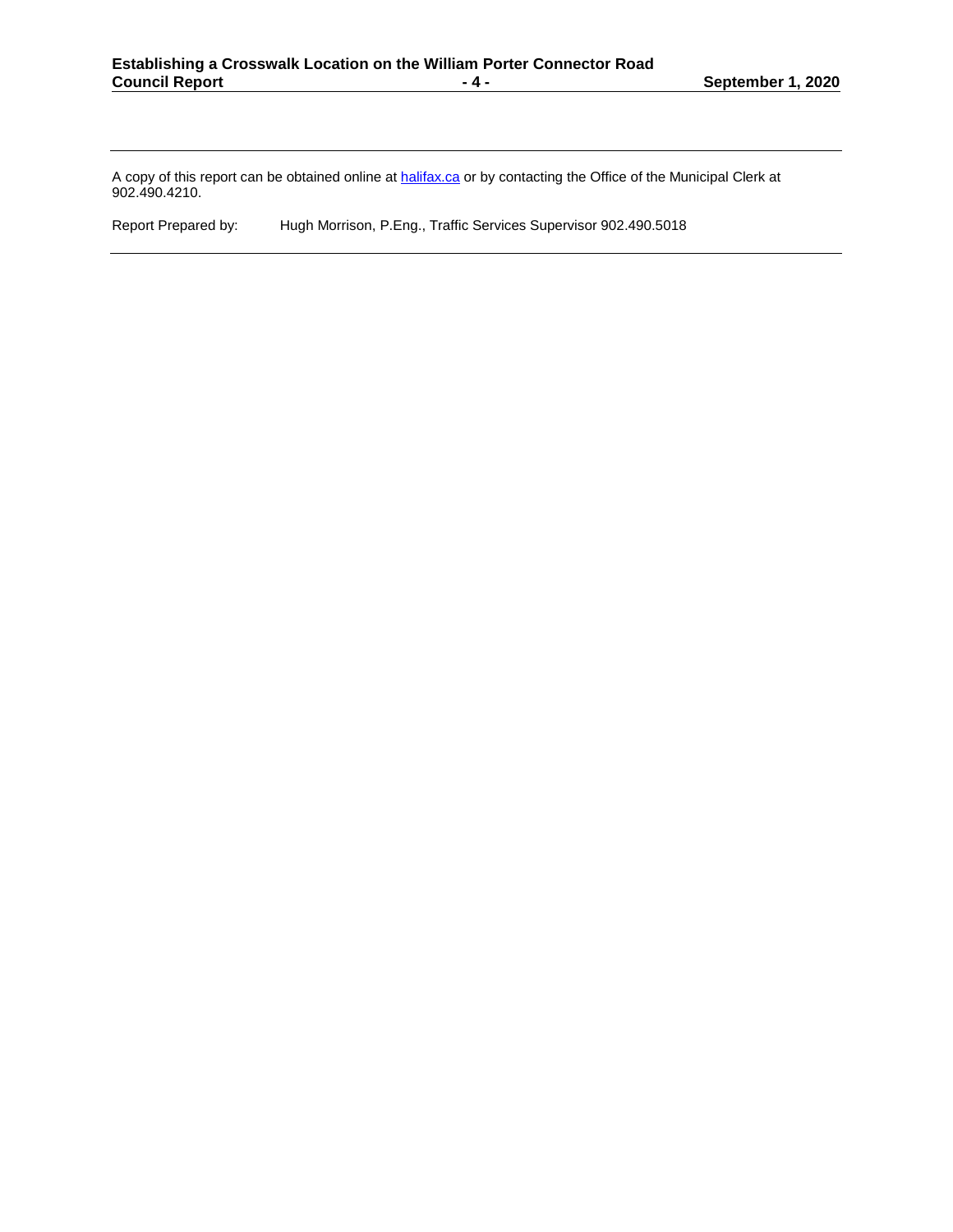# **Attachment A**

*Division: Highway Programs Section: Engineering & Construction Function: Traffic Management (HP 2.23.39) Policy Number:* **PO1005**

# **Marked Crosswalk Installation**

### **Policy Statement**

The Department may install crosswalks on provincial highways if specific criteria are met to provide for a safe location. With the exception of signalized intersections, roundabouts and stop or yield controlled intersection approaches, the Department will only consider the installation of a crosswalk following a request from a Municipal Unit or School Board as detailed in this policy.

### **Rationale**

The Motor Vehicle Act (MVA) authorizes a Traffic Authority to establish a marked crosswalk on a highway. Deputy Provincial Traffic Authorities are responsible for provincial highways and therefore must approve any crosswalk installed on these highways.

The cost of installation and maintenance of the crosswalk is dependent on the type and location of the crosswalk as further outlined in this policy.

### **Policy Objectives**

To ensure that crosswalks installed on provincial highways are done so only in safe locations and are installed and maintained in a consistent and uniform manner by those responsible.

### **Application**

This policy applies directly to staff of the Department and indirectly to staff of the Municipal Units.

### **Accountability**

Area Managers (AM) are responsible for processing requests for marked crosswalks and ensuring crosswalks are removed if maintenance or supervision commitments by the municipality or school board are not upheld.

District Traffic Supervisors (DTS) are responsible for investigating requests for marked crosswalks to determine if requested crosswalks are warranted and if the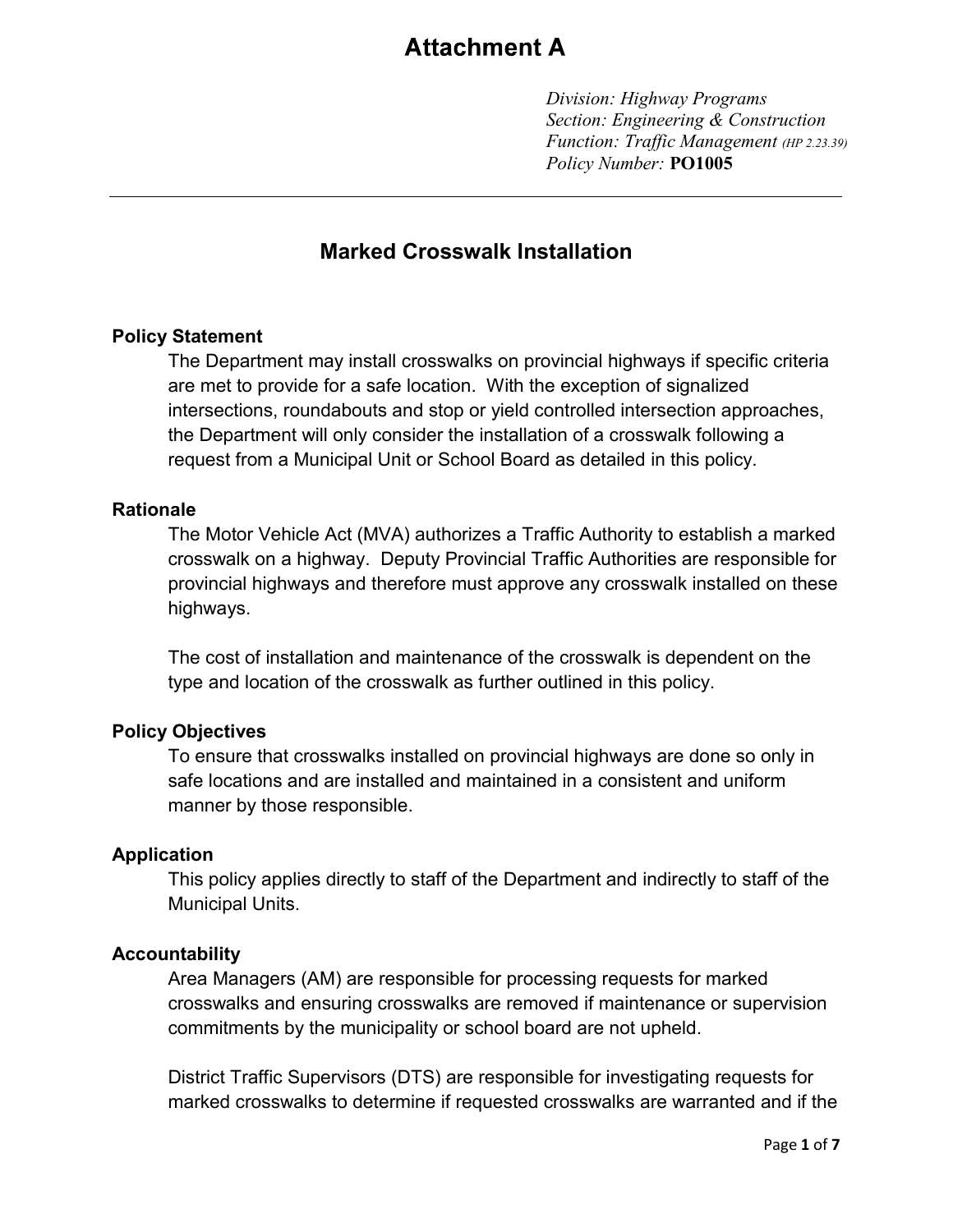requested location is suitable. The DTS is also responsible for determining the appropriate traffic control device placement for the crosswalk.

The Provincial Traffic Authority (PTA) or Deputy Provincial Traffic Authorities (DPTA) are responsible for approving the marked crosswalk. Operations Supervisors (OS), Maintenance Supervisors (MS) and Project Engineers (PE) are responsible for ensuring that crosswalks are constructed in accordance with policy, plans and specifications.

OS's and MS's are responsible for ensuring that crosswalks are maintained in accordance with the Department's Maintenance Standards.

### **Monitoring**

The Manager of Traffic Engineering and Road Safety will monitor the effectiveness of this policy.

### **Definitions**

Marked Pedestrian Crosswalk - A marked crosswalk that does not fall under the definition of a marked school crosswalk.

Marked School Crosswalk - A marked crosswalk that primarily serves a student walking population to and from a school where some or all of the student population includes any children in Grade 8 or lower. A marked crosswalk that falls within a school area is assumed to be a marked school crosswalk unless it can be proven that it does not primarily serve a student walking population.

Reasonable Approach Speed (RAS)- The expected speed of a vehicle, selected directionally and rounded up to the nearest 5 km/h increment, approaching a location based upon the posted speed zone or geometric features. RAS is often determined from the posted speed; however, if the DTS believes that the posted speed is not representative of prevailing speeds, they may determine the RAS by obtaining the 85th percentile speed. If the location being evaluated is not conducive to a spot speed study, the DTS may determine the RAS by conducting a number of test runs in their vehicle and averaging the results.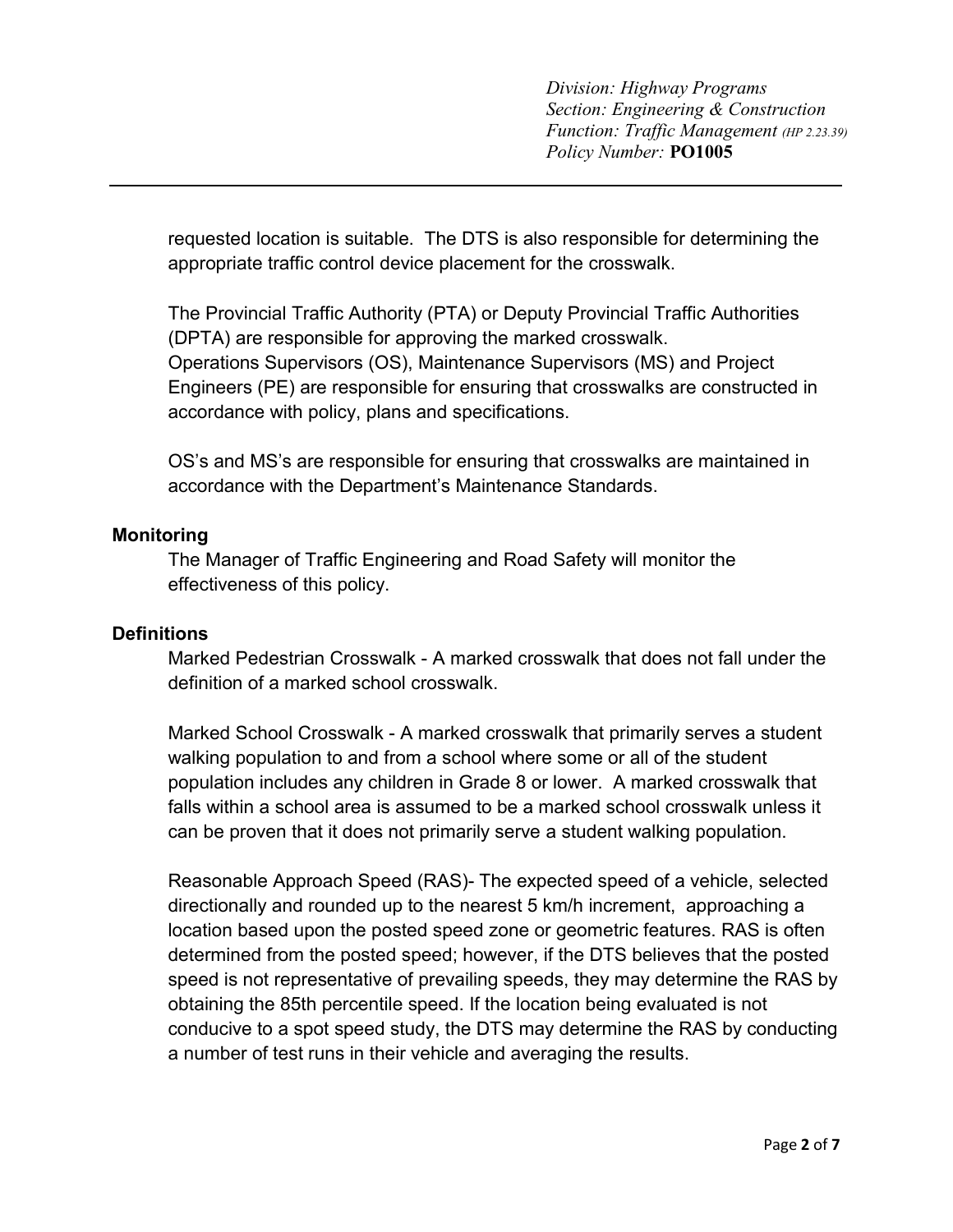*Division: Highway Programs Section: Engineering & Construction Function: Traffic Management (HP 2.23.39) Policy Number:* **PO1005**

Pedestrian Generators and Attractors- Facilities and developments that produce or attract numbers of pedestrians. This can include, but is not limited to bus stops, schools, community centres, retail/commercial centres, and residential communities.

Pedestrian Desire Lines- The path that pedestrians typically will take, barring any controls or obstacles, to move from an origin to a destination.

### **Directives**

### 1.0 Marked Pedestrian Crosswalks

- 1.1 The Department may install and maintain marked pedestrian crosswalks at signalized intersections and roundabouts.
- 1.2 The Department may install and maintain crosswalk lines across the mouth of a stop-controlled approach to an intersection.
- 1.3 At locations on provincial highway other than signalized intersections, roundabouts and stop-controlled approaches, the Department will install a pedestrian crosswalk when all of the following conditions have been met:
	- 1.3.1 The AM has received a request to install a marked crosswalk from a Municipal Unit which has agreed to pay the cost of installation and maintenance.
	- 1.3.2 The need for the crosswalk has been confirmed by the DTS, in consultation with the AM, taking into consideration:
		- the volume of pedestrian crossing demand,  $\bullet$
		- the vehicle volumes on the section of highway  $\bullet$ approaching the crosswalk location,
		- the presence of pedestrian generators and attractors  $\bullet$ and/or desire lines,
		- the proximity of the proposed crosswalk to other existing  $\bullet$ crosswalks, and
		- the overall connectivity of the walking network.  $\bullet$
	- 1.3.3 The crosswalk location has been approved by the DTS, who has verified the location meets the requirements for available stopping sight distance for the location's reasonable approach speed and grades.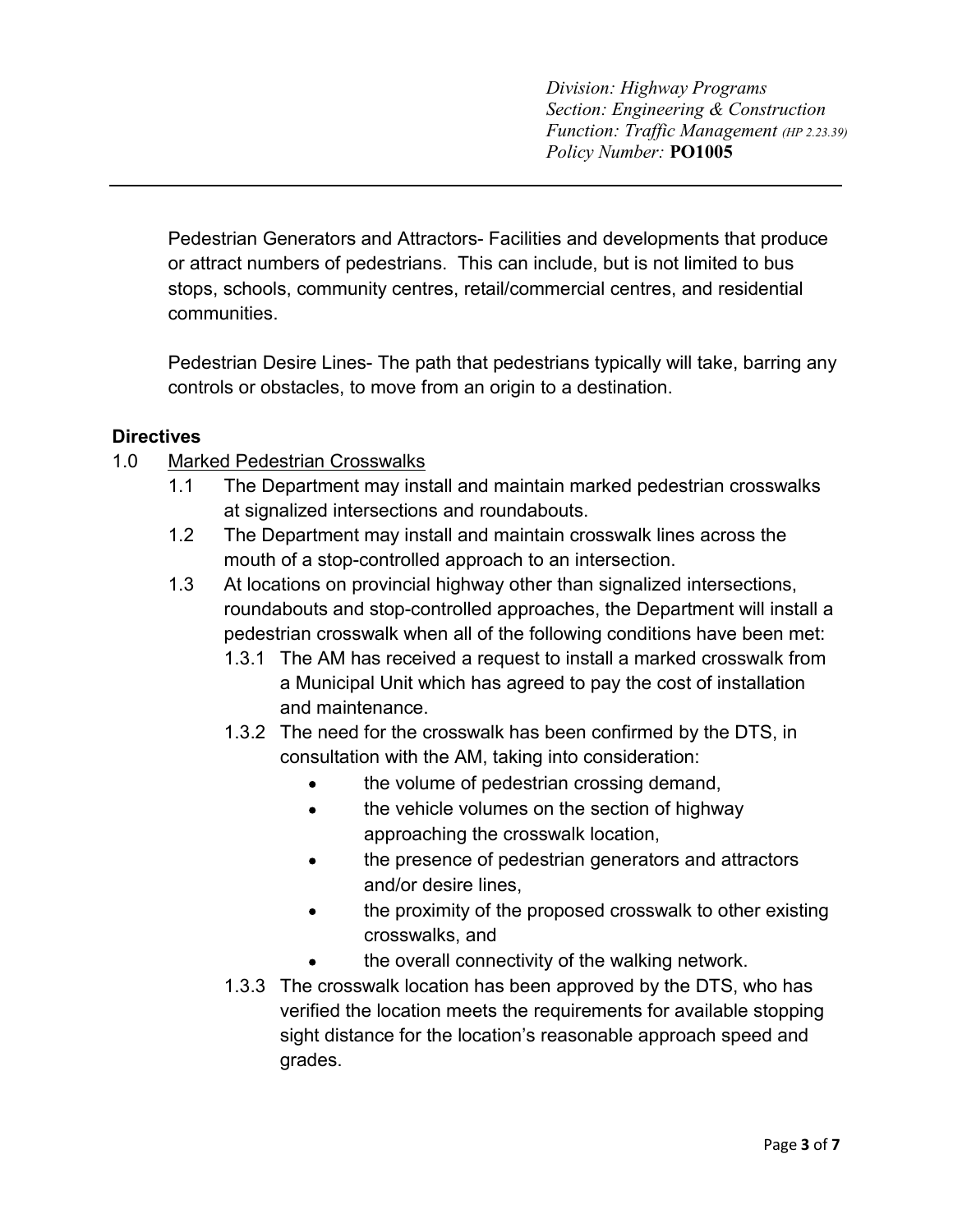*Division: Highway Programs Section: Engineering & Construction Function: Traffic Management (HP 2.23.39) Policy Number:* **PO1005**

- 1.4 Costs to the municipality to install each new pedestrian crosswalk consisting of two painted lines across the road and four ground-mounted (RA-4) signs are:
	- Highways with two or fewer lanes \$500.00
	- Highways with more than two lanes \$750.00
- 1.5 Annual costs to the municipality to maintain each new pedestrian crosswalk consisting of two painted lines across the road and four groundmounted (RA-4) signs are:

|  | Highways with two or fewer lanes |  |  |  |  | \$300.00 |
|--|----------------------------------|--|--|--|--|----------|
|--|----------------------------------|--|--|--|--|----------|

- Highways with more than two lanes \$500.00
- 1.6 Should the Department's investigation prove that there is a need for additional traffic control devices at the crosswalk such as extra signs, overhead beacons, etc., the municipality must agree to bear the costs for purchase, installation and maintenance for such devices. These costs will be determined based on the site conditions and the equipment required.

### 2.0 Marked School Crosswalks

- 2.1 The Department will install and maintain, at its cost, pavement markings and four ground-mounted (RA-3) signs to establish a school crosswalk if the following conditions are met:
	- 2.1.1 The crosswalk has been requested by a municipality or school board that has agreed to fund and supply an adult crossing guard during the times that children are going to and leaving from the school. These times include the lunch break for schools with a walking population. The request by the school board is made to the Area Manager using the *School Crosswalk Request and Supervision Declaration* form.
	- 2.1.2 The DTS has determined that the predominant users of the crosswalk are elementary or middle school age children going to or leaving the school.
	- 2.1.3 The crosswalk location has been approved by the District Traffic Supervisor, who has verified the location meets the requirements for available stopping sight distance for the location's reasonable approach speed and grades.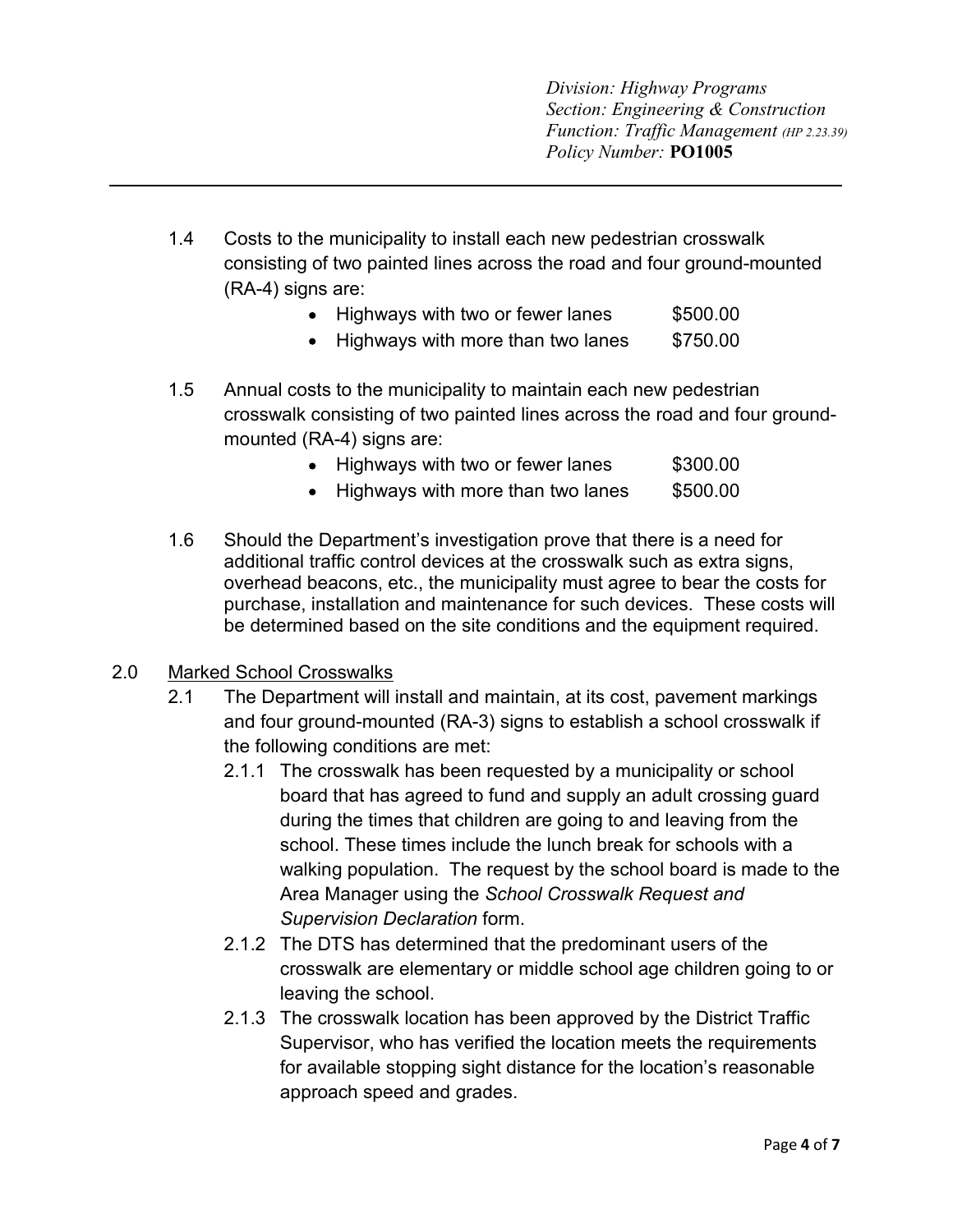*Division: Highway Programs Section: Engineering & Construction Function: Traffic Management (HP 2.23.39) Policy Number:* **PO1005**

- 2.2 Should the Department's investigation prove that there is a need for additional traffic control devices at the crosswalk, such as additional signs, overhead beacons, etc., the Municipal Unit or School Board must agree to bear the costs for purchase, installation and maintenance of these devices. These costs will be determined based on the site conditions and the equipment required.
- 2.3 If a marked school crosswalk is established on a section of highway, outside of the boundaries of a typical school area that is adjacent to a school, a school area must be established around the school crosswalk. Refer to PO1054 *Establishment of School Areas on Provincial Highways* for further details.
- 2.4 Annually, before the school year begins, the Municipality or School Board must recertify that an adult crossing guard will be provided for the school crosswalk for the upcoming school year. This is done using the *School Crosswalk Request and Supervision Declaration* form (Appendix A).
- 2.5 It is the responsibility of the School or School Board to ensure the adult crossing guard is competent and trained in accordance with the *Nova Scotia Crossing Guard Training Manual.*
- 2.6 If the AM becomes aware that either the adult crossing guard is no longer being supplied, or the school is closed (other than during the summer), the AM will request the DTS to arrange for the removal of the crosswalk.

# 3.0 All Marked Crosswalks

- 3.1 Marking and signing of crosswalks must conform to the Department standard drawings for Marked Crosswalks.
- 3.2 Installation and maintenance of marked crosswalks, including any additional traffic control devices at the crosswalk such as overhead beacons, etc., must be completed by either Department forces or a contractor working for the Department. Municipalities are not permitted to install or maintain marked crosswalks on provincial highways.
- 3.3 Stopping sight distance for marked crosswalks is to be measured using a 150 mm object height and 1.05 m eye height.
- 3.4 Crosswalks must be avoided at:
	- 3.4.1 Locations with restricted stopping sight distance.
	- 3.4.2 Locations in close proximity to signalized intersections.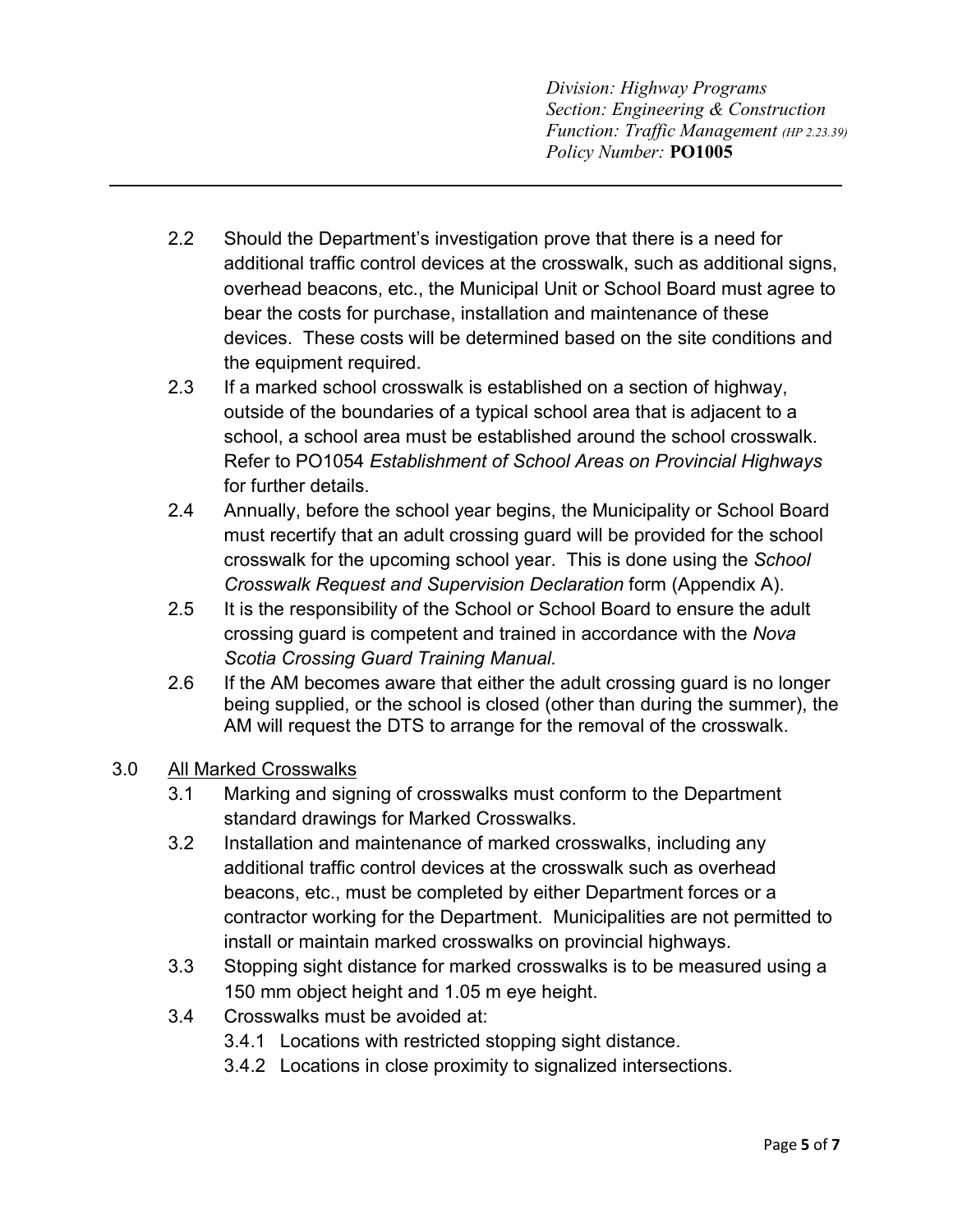# **Guidelines**

# 1.0 Marked Pedestrian Crosswalks

- 1.1 To determine the need for a pedestrian crosswalk, the DTS should consider:
	- 1.1.1 The volume of pedestrians crossing the road at or near the desired crosswalk location.
	- 1.1.2 Traffic volumes on the highway approaches.
	- 1.1.3 The available crossing opportunities.
	- 1.1.4 The proximity to pedestrian traffic generators such as shopping centres, recreational complexes, post offices, etc.
	- 1.1.5 Pedestrian facility connectivity (termination points of sidewalks, etc.).
	- 1.1.6 The proximity of existing pedestrian crossing facilities.
- 2.0 All Marked Crosswalks
	- 2.1 Marked crosswalks should be located at intersections where practicable and mid-block locations should be avoided unless there is no practical alternative.
	- 2.2 Guidelines contained in the Pedestrian Crossing Control Manual should be used to select the appropriate treatment system to use at a given location.

# **References**

- *Motor Vehicle Act*, s.90(1)
- PO1054 *Establishment of School Areas on Provincial Highways,*  Department Policy Manual
- *Crossing Guard Training Manual*, Nova Scotia Transportation and Public Works, February 2001
- *Crossing Guards Handbook,* Nova Scotia Transportation and Public Works, 2002
- *Pedestrian Crossing Control Guidelines for Canada*, Transportation Association of Canada, December 2012
- *Manual of Uniform Traffic Control Devices for Canada*, Transportation Association of Canada